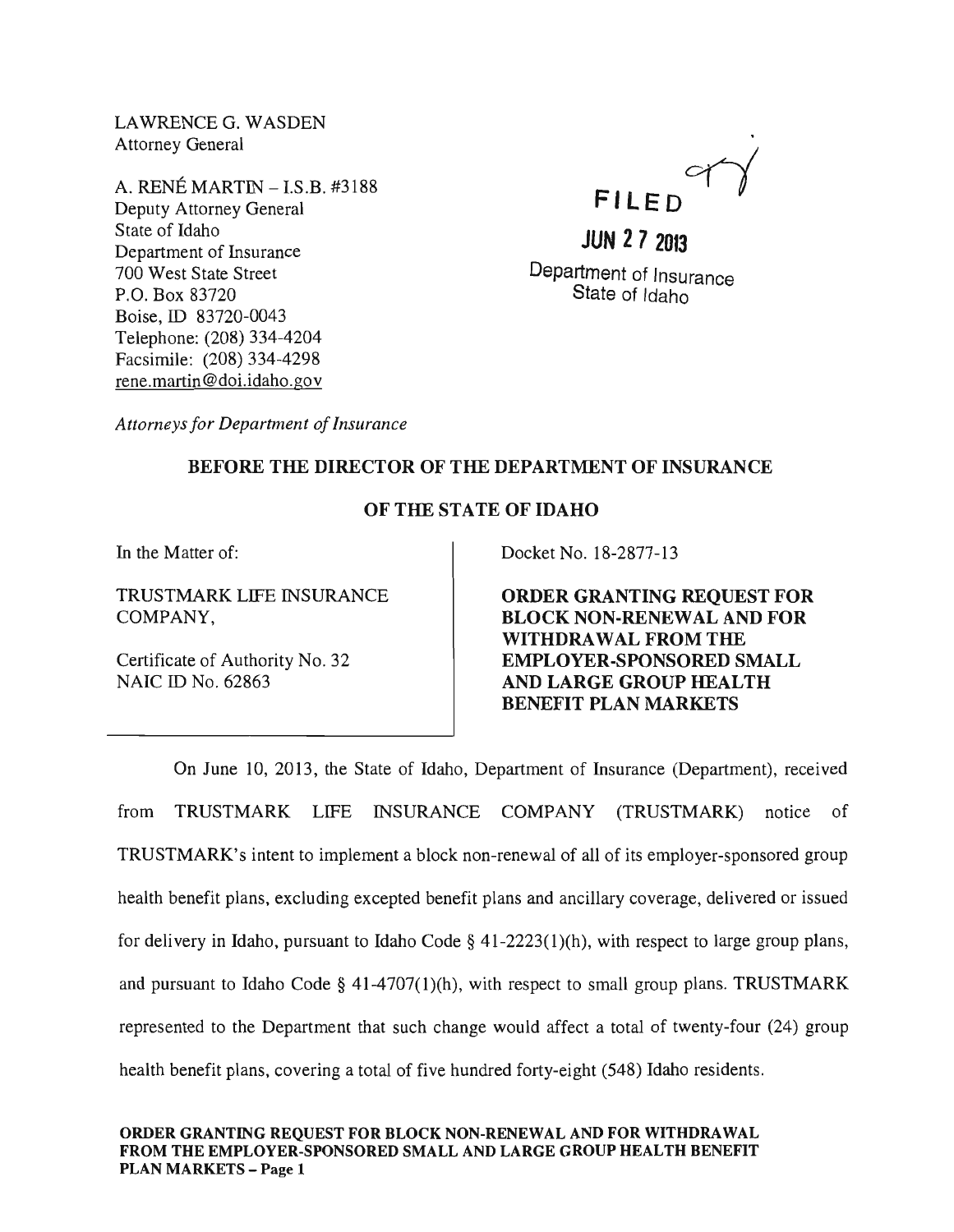TRUSTMARK represents to the Department that it will provide a minimum of one hundred eighty (180) days' written notice to each affected plan sponsor and to each affected Idaho plan participant or beneficiary of its intent to non-renew the affected policies.

TRUSTMARK further represents that it intends to withdraw from the employersponsored small and large group health benefit plan markets in Idaho and acknowledges that, pursuant to Idaho Code § 41-2223(2), with respect to large group plans, and pursuant to Idaho Code § 41-4707(2), with respect to small group plans, TRUSTMARK will be prohibited from offering and writing any new business in such markets in Idaho for five (5) years from June 10, 2013, the date of the Department's receipt of its notice, as referenced above.

The proposed block non-renewal complies with the notice requirements to the Department's Director as set forth in Idaho .Code §§ 41-1841(1), 41-2223(1)(h)(i), and  $41-4707(1)(h)(i)$ .

The Director, having reviewed the foregoing and the requirements of Idaho Code §§ 41-1841,41-2223, and 41-4707, and good cause appearing therefor;

NOW, THEREFORE, IT IS HEREBY ORDERED that TRUSTMARK is authorized, pursuant to Idaho Code §§ 41-1841, 41-2223(1)(h), and 41-4707(1)(h), to effectuate a block nonrenewal of all of its employer-sponsored large and small group health benefit plans, excluding excepted benefit plans and ancillary coverage, delivered or issued for delivery in Idaho, which change will affect a total of twenty-four (24) group health benefit plans covering a total of five hundred forty-eight (548) Idaho residents.

IT IS FURTHER ORDERED that TRUSTMARK provide written notice of not less than one hundred eighty (180) days to each plan sponsor and to each Idaho plan participant or beneficiary affected by the non-renewals authorized by this order, in accordance with the notice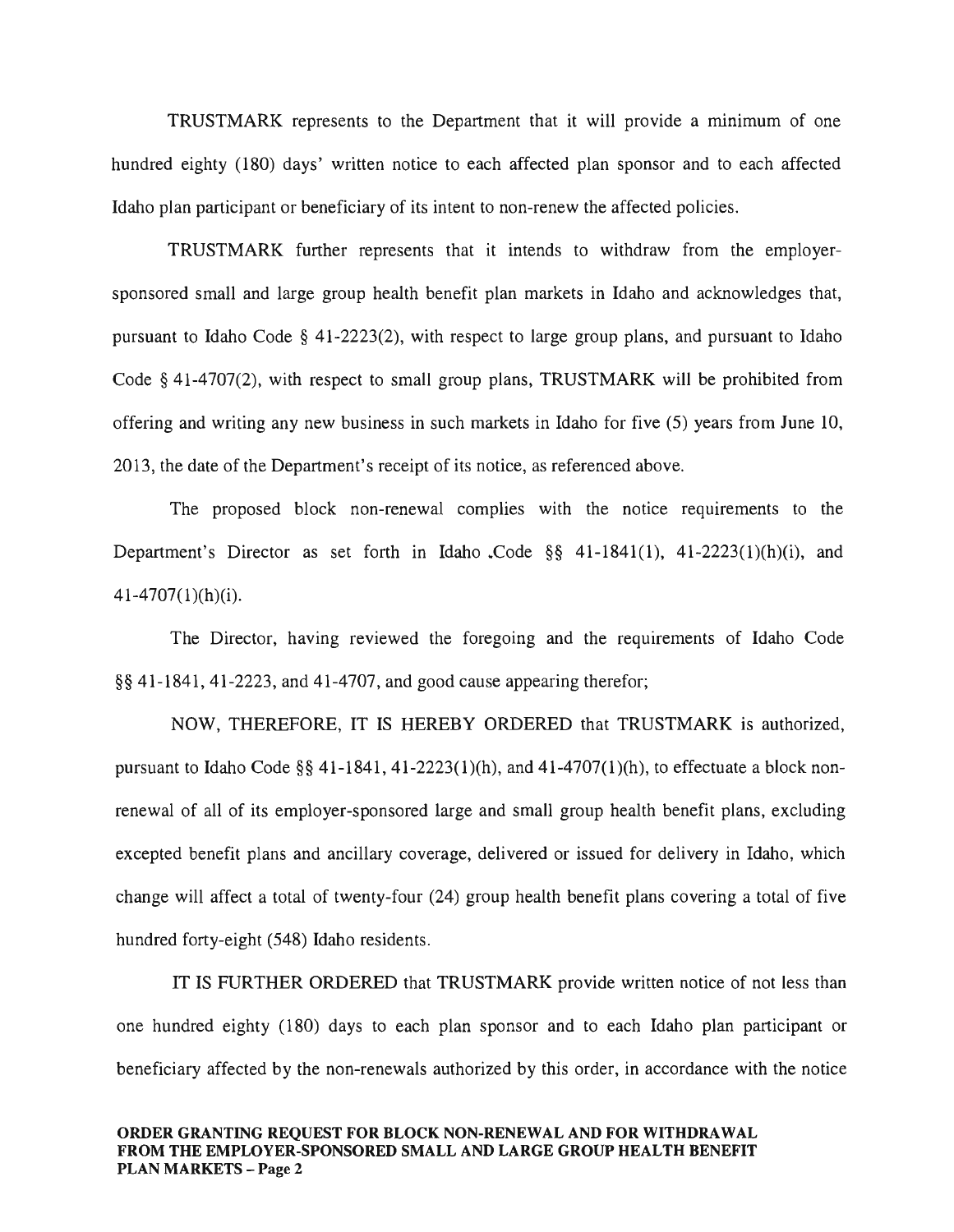provisions included in the company's applicable insurance policies and in Idaho Code §§ 41- 2223 and 41-4707, as applicable.

IT IS FURTHER ORDERED that TRUSTMARK is prohibited from offering and writing any new business in the employer-sponsored small and large group health benefit plan markets in Idaho prior to June 10,2018, pursuant to Idaho Code § 41-2223(2), with respect to large groups, and pursuant to Idaho Code § 41-4707(2), with respect to small groups.

THIS ORDER is a final order of the Director and is EFFECTIVE IMMEDIATELY. THIS ORDER is a final order of the Dire<br>DATED this  $\left\{\begin{matrix} 1 & 0 \\ 0 & 0 \end{matrix}\right\}$  day of June, 2013.

STATE OF IDAHO DEPARTMENT OF INSURANCE WILLIA **Director** 

## NOTIFICATION OF RIGHTS

This is a final order of the Director. Any party may file a motion for reconsideration of this final order within fourteen (14) days of the service date of this order. The agency will dispose of the petition for reconsideration within twenty-one (21) days of its receipt, or the petition will be considered denied by operation of law. *See* Idaho Code § 67-5246(4).

Pursuant to Idaho Code §§ 67-5270 and 67-5272, any party aggrieved by this final order or orders previously issued in this case may appeal this final order and all previously issued orders in this case to district court by filing a petition in the district court of the county in which:

- i. A hearing was held,
- ii. The final agency action was taken,